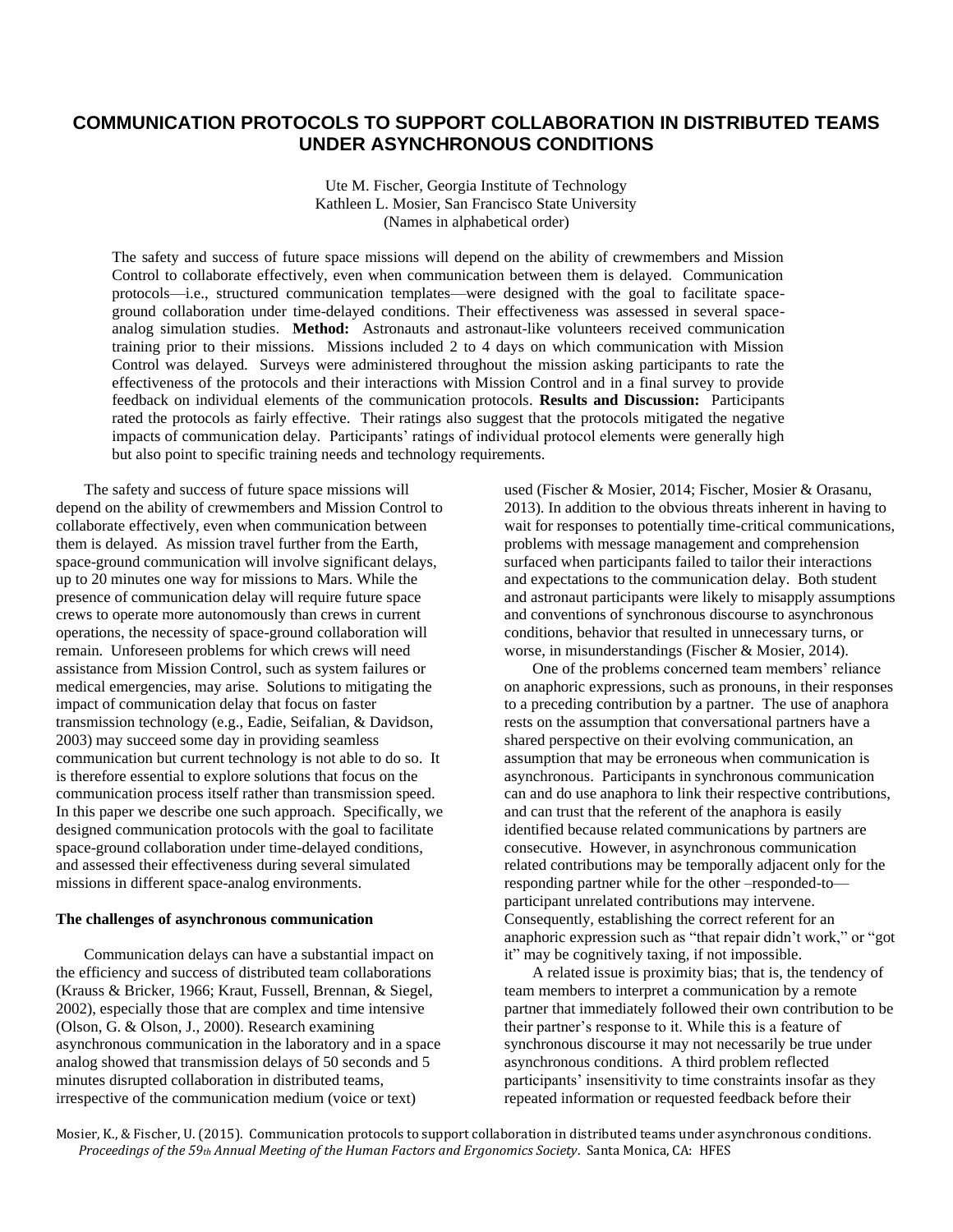remote partner could have responded to their original message. These findings informed the design of communication protocols as they highlight which aspects of the communication process need support to ensure successful communication between remote partners under asynchronous conditions.

## **Protocols to support asynchronous communication**

Communication protocols created for this effort were structured templates designed to facilitate remote collaboration under time-delayed conditions utilizing mediumspecific affordances. Specific design goals included: to help remote team members keep track of conversational threads and the temporal sequence of contributions, and to establish common ground in an efficient manner. The content of the protocols addressed the problems associated with asynchronous communication that were identified in past research (Fischer & Mosier, 2014) as well as recommendations by Love and Reagan (2013); their structural characteristics were based on schema-based approaches to instruction design (Morrow & Rogers, 2008; Morrow et al., 1996; 1998; 2005).





As can be seen in Figures 1 and 2, protocols consist of four segments and several communication conventions that address the major challenges of asynchronous communication—Time, Conversational Thread, and Transmission Efficiency. Media-specific instructions concern aspects of the call sign and conventions that are consistent with the affordances and constraints associated with voice or text communication. Call signs during voice communication for instance need to do more than identify who is talking to whom. They also need to catch the remote partner's attention (thus the addressee's name should be called out twice), and they need to anchor a message in time to highlight the temporal sequence of participants' contributions and thus safeguard against proximity bias. References to time need to

be independent of a partner's perspective and should be linked to an objective time, such as standard time. As text messages typically include time stamps and the identity of the sender, call signs need to identify only the addressee. On the other hand, because the texting tool used in the space-mission simulations did not have an attention-getting feature such as announcing incoming messages with a chime, protocol conventions directed partners communicating via text to note the time of both their transmission and the expected response and to check for new messages accordingly. Text communication provides a written record of partners' contributions; accordingly, no record keeping is required. In contrast, when distributed team members communicate by voice, protocols required them to maintain a log of their ongoing discourse to keep track of conversational threads.



Figure 2. Protocol and conventions for text communication

Medium-independent instructions concern the topic section of a message, the message body and the final closing—section as well as several conventions designed to support conversational coherence, message comprehension and shared task understanding, as well as communication efficiency. Team members were trained to preface their message with a topic, or to make explicit the relationship of their message to a preceding one from their partner. Doing so enables partners to keep track of conversational threads and avoid proximity bias. Team members were also instructed to transmit all relevant information in one turn, to present it in a clearly structured fashion, to repeat critical items and to postpone transmission of non time-critical information while they awaited crucial input from their partner. These elements facilitate comprehension and maintain communication efficiency as related information is kept together. Mutual understanding is further enhanced when team members explicitly acknowledge and paraphrase a partner's messages instead of providing generic feedback, such as "copy all." Moreover, by indicating their understanding of a partner's message, team members can preclude unnecessary communication. If no feedback is given, partners may repeat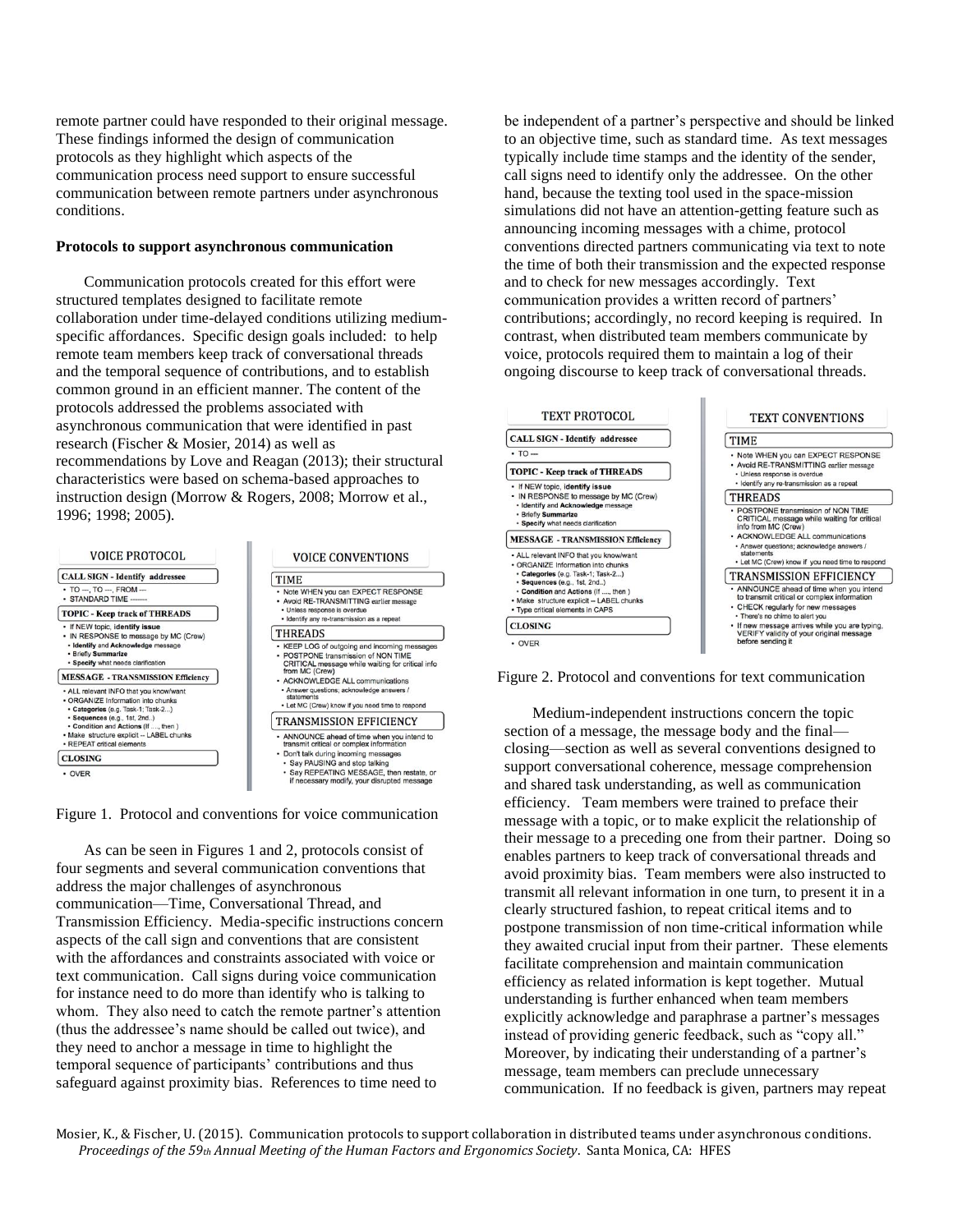their message or ask for verification. Likewise, team members were told to note when they should receive a response to discourage unwarranted repetition that could potentially confuse their partner. Lastly, team members were instructed to announce when they plan to transmit important information to give their remote partner time to attend to it, and to mark the end of a transmission to let partners know that their message is complete.

#### **METHOD**

The communication protocols were included in several space-analog simulations conducted by NASA Johnson Space Center to assess their usability for space operations. One set of studies was conducted at the NASA Extreme Environment Operations (NEEMO) facility, an undersea research station 62 feet below sea level off Key Largo. Other studies took place in NASA's Human Exploration Research Analog (HERA), a space-analog habitat located at Johnson Space Center.

#### **Participants**

Crewmembers participating in two NEEMO missions, NEEMO-18 and NEEMO-19, agreed to use the communication protocols during space-ground interactions on days with a communication delay. Each mission involved four crewmembers from the astronaut corps of NASA and its international partners (CSA; ESA; JAXA). A second set of studies involved participants in four space-mission simulations conducted in HERA. Participants were astronaut-like research volunteers; that is, they were comparable to astronauts in terms of education, personality and age. Each HERA mission included four crewmembers.

#### **Procedure**

*Pre-mission training*. NEEMO crewmembers and two of the four HERA crews received 30 minutes of communication training prior to their missions. Communication training identified the challenges of asynchronous communication and explained the elements of the communication protocols and conventions. There was one joint training session for participants in the NEEMO missions, five weeks prior to NEEMO-18 and 13 weeks prior to NEEMO-19. The NEEMO-19 crew received a refresher training three weeks before their mission started. HERA crewmembers of missions 3 and 4 received training during the week preceding their mission; crewmembers of missions 1 and 2 served as control and thus did not participate in any communication training,

*Mission schedule*. NEEMO-18 was a 9-day mission with four days of communication delay. Two days involved a delay of 5-min one way, the other days presented a 10-min delay. Communication medium (voice vs. text) was crossed with communication delay. NEEMO-19 lasted for 7 days. On four days communication between the crew and mission

control was delayed by 5 minutes one way, and remote partners could choose which medium (voice or text) to use during a given interaction.

HERA missions were 7 days long and included two days on which communication was delayed by 10 minutes one way. On the first of these days communication between the crew and mission control was voice-only; on the second day participants were given a choice of communication medium.

In all NEEMO and HERA missions communication delay occurred on consecutive mission days. Copies of the communication protocols were given to trained participants at the start of a mission to serve as a reference aid on comm delay days.

*Communication survey.* A daily survey administered to NEEMO-18 crewmembers included one question that asked participants to rate the effectiveness of their communications with mission control. In addition, a separate communication survey was given on the days on which communication with mission control was delayed. In this survey crewmembers were asked to evaluate the extent to which the communication protocol and conventions were effective in supporting communication with mission control during two important events of the day: Extravehicular Activity (EVA), and replanning and prioritization. In addition, respondents were asked to explain any rating lower than 4 (with 5 as the highest rating). On the mission day immediately following the days with communication delay, crewmembers received a survey in which they were asked to rate how critical elements of the protocol and individual conventions were in facilitating asynchronous communication. NEEMO-19 crewmembers received only the communication-specific as well as the final survey since their mission schedule did not provide for surveys on non time-delay days.

HERA crewmembers were given daily communication surveys assessing the effectiveness of their interactions with mission control during assigned tasks. Respondents were asked to provide an explanation for any rating lower than four. HERA crewmembers who received communication training also completed a final survey at the end of their mission evaluating protocol elements and communication conventions.

Communication surveys were administered electronically, either as a Word document (HERA missions 1 -3) or via Qualtrics software (HERA mission 4, NEEMO-18 and -19), and took 5 to 10 minutes to complete.

# **RESULTS AND DISCUSSION**

Given the small sample size, we report only descriptive statistics. As can be seen in Table 1, trained participants considered the protocols to be effective in supporting crew-Mission Control communication when there was a transmission delay. Astronauts in the NEEMO missions as well as trained volunteers in the HERA simulations gave an effectiveness rating greater than 4 (out of 5).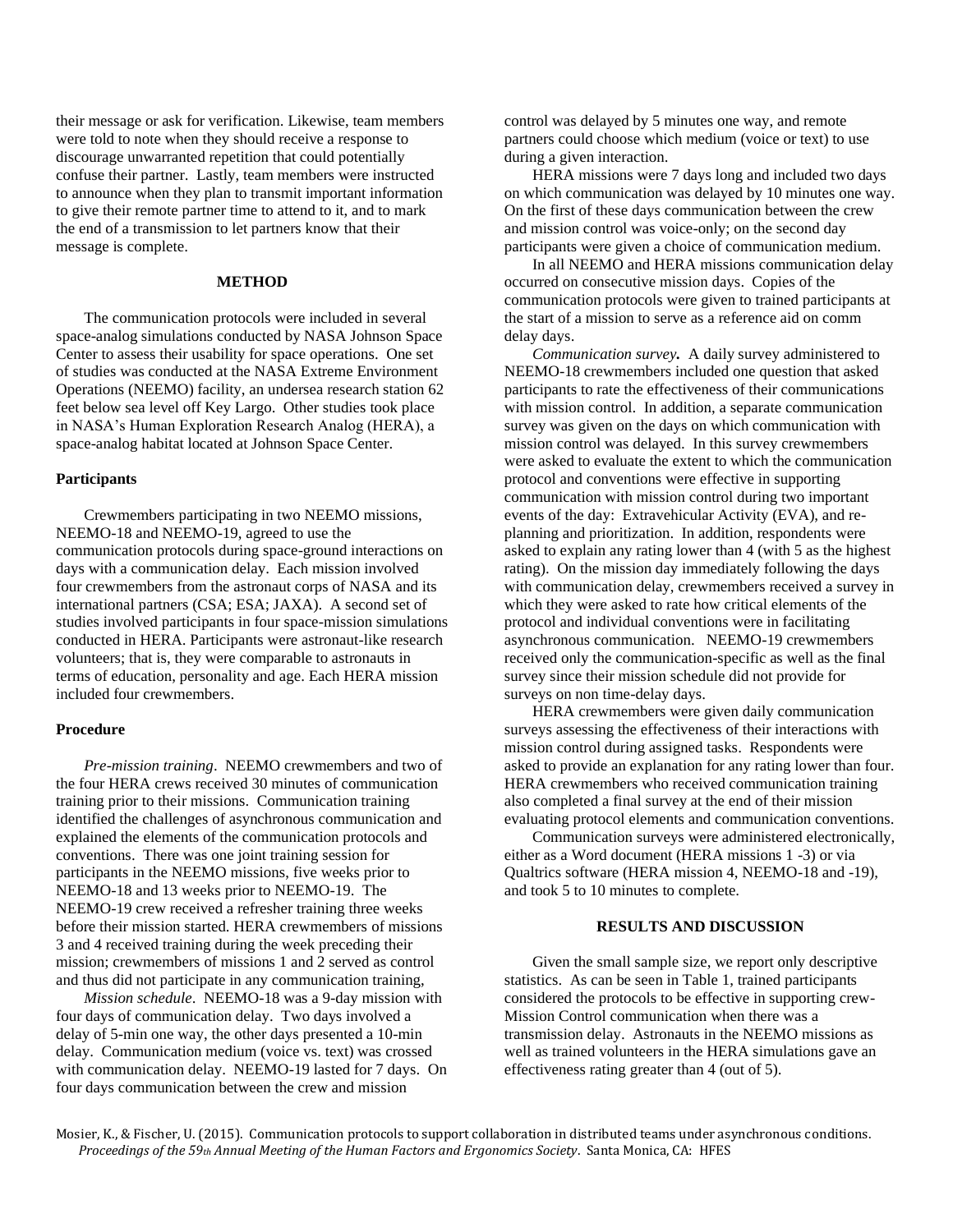|                                             | Effectiveness of Crew- | Effectiveness of |            |
|---------------------------------------------|------------------------|------------------|------------|
|                                             | MC Communication       |                  | Protocols  |
|                                             | No Comm<br>Comm        |                  |            |
|                                             | Delay                  | Delay            |            |
| NEEMO-18                                    | 4.46(0.69)             | 4.31(0.48)       | 4.69(0.52) |
| NEEMO-19                                    | N/A                    | N/A              | 4.14(0.35) |
| <b>HERA</b><br>(trained)<br>crews)          | 3.93(0.89)             | 3.87(1.14)       | 4.25(0.46) |
| <b>HERA</b><br><i>(untrained)</i><br>crews) | 4.07(1.09)             | 2.95(1.68)       | N/A        |

Table 1. Crewmembers' Mean Effectiveness Ratings of Their Communications with Mission Control (MC)

Notes. Numbers reflect mean ratings across days (days with communication delay vs. no delay); standard deviations are in parentheses. Maximum rating was 5.

Moreover, participants' ratings suggest that the protocols did facilitate crewmembers' communications with mission control on days with communication delay. As shown in Table 1, trained crewmembers thought that the effectiveness of their interactions with mission control did not suffer when communication was delayed. In contrast, untrained HERA crewmembers gave considerably lower effectiveness ratings on time-delayed days compared to days with synchronous communication.

Untrained HERA participants also commented that they were less willing to contact mission control for guidance on tasks when their communication was delayed. As a result, as Mission Control noted, they performed the tasks improperly and required time-consuming additional assistance from ground.

| Table 2. Crewmembers' Mean Criticality Ratings of |  |  |
|---------------------------------------------------|--|--|
| Individual Protocol Elements and Conventions      |  |  |

|                                 | NEEMO-18   | NEEMO-19   | <b>HERA</b>    |
|---------------------------------|------------|------------|----------------|
| Repeat addressee<br>(voice)     | 3.75(1.26) | N/A        | 2.75<br>(1.28) |
| Include time<br>(voice)         | 3.50(1.73) | N/A        | 4.25<br>(1.04) |
| Provide topic                   | 4.75(0.50) | 4.88(0.35) | 4.63<br>(0.52) |
| Acknowledge<br>communications   | 4.00(0.82) | 4.25(0.89) | 3.75<br>(1.04) |
| Push information                | 3.25(0.50) | 3.33(1.53) | 4.63<br>(0.74) |
| Chunk<br>information            | 3.50(0.56) | 3.33(0.58) | 4.25<br>(0.71) |
| Repeat critical<br>Info (voice) | 4.25(0.50) | N/A        | 4.50<br>(0.76) |
| Type critical info              | 2.50(0.56) | 3.50(1.29) | 3.00           |

| in caps (text)                                                      |            |            | (1.07)         |
|---------------------------------------------------------------------|------------|------------|----------------|
| Note earliest time to<br>expect response                            | 3.00(1.41) | 3.75(1.23) | 4.25<br>(0.71) |
| Use log to track<br>related messages                                | 4.75(0.50) | 4.75(0.50) | 4.00<br>(1.60) |
| Announce complex<br>or critical messages                            | 4.50(1.00) | 4.25(0.96) | 4.75<br>(0.46) |
| Postpone non time-<br>critical message to<br>wait for critical info | 4.00(0.82) | 3.50(0.58) | 3.63<br>(1.19) |

Notes. Standard deviations are in parentheses. Maximum rating was 5. NEEMO-19 crew used text communication only.

As shown in Table 2, crewmembers generally rated protocol elements and conventions as fairly critical to ensuring effective communication during asynchronous conditions. The majority of the items received a criticality rating of at least 3.5. Very high ratings across crews for providing topic, using a log to track related messages, and announcing complex or critical messages reflect the value of protocols for keeping track of message threads. However, ratings for some items—most notably, pushing and chunking information and tracking time—were surprisingly low and may point to specific training needs and technological improvements. Interestingly, the NEEMO 19 crew opted to use exclusively text as their communication medium on time-delayed days. This finding may reflect the implementation in this mission of a new text tool (VOXER) whose features seem better suited to meet the demands of asynchronous communication than the text tool available to the NEEMO-18 crew and the HERA crews. For instance, the time a message was sent was prominently displayed and messages included a time stamp that indicated the earliest time a response could be received.

#### **CONCLUSION**

The present research suggests that asynchronous communication may be facilitated by protocols that aid conversational partners in keeping track of conversational threads and the temporal sequence of messages. Obviously, given the descriptive nature of this study this conclusion requires more rigorous testing. A complementary lab study with a larger N has been conducted and is expected to provide more insight into the effectiveness of the communication protocols.

The communication protocols not only target how to speak or write during asynchronous conditions but also point to technological solutions. One example is the text tool that was adopted in NEEMO-19 and assisted the crew with the temporal aspects of communication. Further improvements might be a less chat- and more email-like text tool that includes a subject header and links between related messages to make it easier for conversational partners to follow a conversational thread. A text tool could also provide a template that gives structure to a message and highlights its